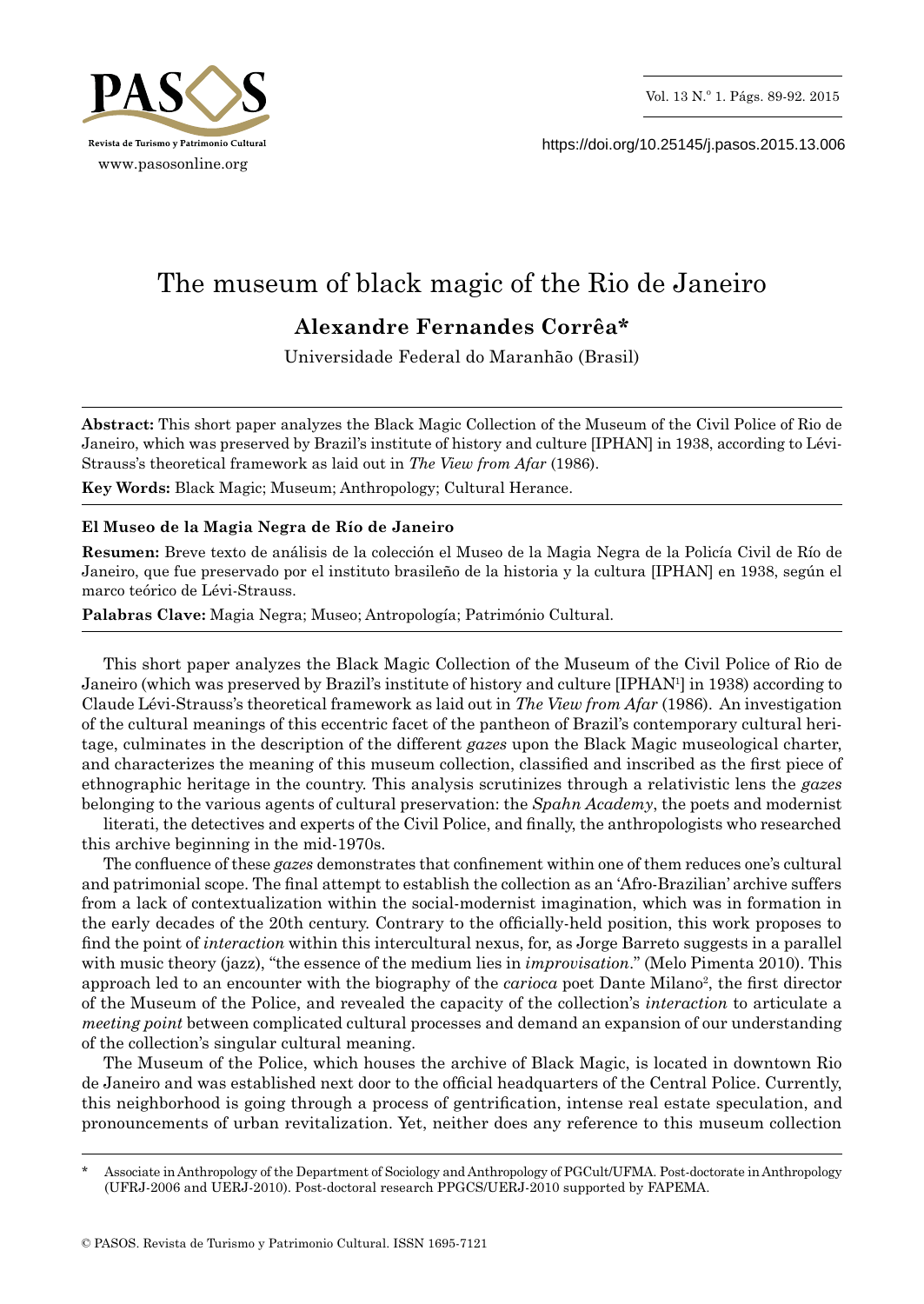appear in any of the *cidade maravilhosa*'s tourism promotional materials, nor does it lie on the itinerary of even the most alternative city tour.

IPHAN has an ambivalent attitude toward this archive: until 1989, it did not appear on the list of preserved cultural heritage sites in the country. The Civil Police itself maintains the archive on 'technical reserve.' At this point in time, the building is undergoing architectural restoration, made necessary by the intense April rains of 2010 and shaking of the structure due to surrounding PETROBRAS<sup>3</sup> construction activities. What is strange is that even card-carrying researchers are unable to gain access to this officially-preserved cultural asset, independent of the physical obstacles.

The Museum's building dates from the beginning of the 20th century, apogee of triumphant positivism. It reflects in its eclectic architecture the *belle époque* modernist aspirations of the nation, recent addition to the rolls of Western republics. Amid this backdrop of scientific ambitions, the building became, unfortunately, the site of atrocities that have defined our recent history: it housed, during the height of the military dictatorship in 1960-1970, the old DOPS (Department of Political and Social Order, an official police branch in charge of the political repression during the military regime). The memory shrouded there coalesces and preserves the suffering that awaits an opportune revelation of its secrets.

After tracing the historical trajectory of the formation of the Museum of the Police, we now proceed to analyze the literary modernism within the Brazilian social imagination. This work of unearthing, in search of symbolic and cultural substance, was inspired by the discovery of the poetry of Dante Milano. Its study confirms the importance of its cultural legacy, beyond the ethnologic niche that eventually saw its relegation to stigmatization and neglect. This poetry constitutes both the turning point of this reflection and the most important anthropological *find* of this project. In fact, the original contribution that this work offers to Brazilian cultural heritage studies is the literature of Dante Milano. The discovery of this still little-known figure opened the door to more occult meanderings, revealing meanings that had remained uncovered by the quick and hurried readings of experts. We turn to an archeology of the literary imagination of this *carioca* poet who was the first director of the Museum of the Police and author of the official order directing its preservation by the old SPAHN, in 1938.

Through the course of this archaeological effort, two other literatures of universal value emerged. Milano was the translator of the works of Dante Alighieri and of Charles Baudelaire. In reading the texts of the *carioca* poet, who is considered one of the top five modernist Brazilian poets, we find a literary legacy of primary importance to this anthropological interpretation. The dialectic of *Céu* and *The Inferno* revealed itself as the fundamental locus that should orient this reflection, for the two works advance in complementary directions within the modernist imagination. After paying visits to *The Divine Comedy* and the symbolist poet of *The Flowers of Evil*, we approach, as well, dadaism, surrealism, and cubism: Arthur Rimbaud; Tristan Tzara and Andre Breton; and Pablo Picasso, especially during his "African period."

Nevertheless, the work of historico-cultural contextualization is not sufficient to the task at hand, and it becomes necessary to question the boundaries of singularity: "All human knowledge, to be knowledge properly speaking, should be inter-subjective." (Flusser 1998) Through the life and work of Dante Milano, our 'marginal modernist,' we can access his "sinister anti-lyricism, his phantasmagorical and visionary" literary production. As is well known, along with his friends in the 1920s, he witnessed the fertile movement of renewal in Brazilian modern art. In the Bohemia of the Lapa Carioca, Jaime Ovalle and Manuel Bandeira, with Heitor Villa-Lobos, Ribeiro Couto, and Cândido Portinari, modernized the cultural 'clock' of the nation. However, our hypothesis holds that Dante Milano's literary production, along with the role that he played as the director of the Museum of the Police, between 1945 and 1956, together possess, in an intrinsic and complementary relationship, a revelatory aspect. It is in this sense—after examining a literary and poetic corpus of extraordinary worth—that this interpretive study risks including the hypothesis of Hermano Vianna, in his *The Mystery of Samba*. It is a hypothesis of 'distabuzação" [dis-taboo-ization]4 , a process identified in samba that is here employed in the context of magic. It's true that this theoretical intuition was originated by Gilberto Amado:

Gilberto Freyre speaks of 'a kind of psychoanalytic cure' for the whole nation; Gilberto Amado speaks of "distabuzação." These expressions tend to point up the sudden and discontinuous character of discovery and appreciation of that which could be 'authentically' Brazilian, of that which before had been 'stopped up' by a false Brazil. (Vianna 1995)

Our argument rests on various empirical data and is the heir to recent influences that seek to integrate a complex epistemology of the *gaze*. We conclude that this collection is the fruit of intercultural *improvisations*, and can be understood as result of the same socio-cultural process that produced various aspects of Brazilian arts and culture, such as *Samba*, *Bumba-Boi*, *Tambor de Crioula*, *Jongo*, etc. Magic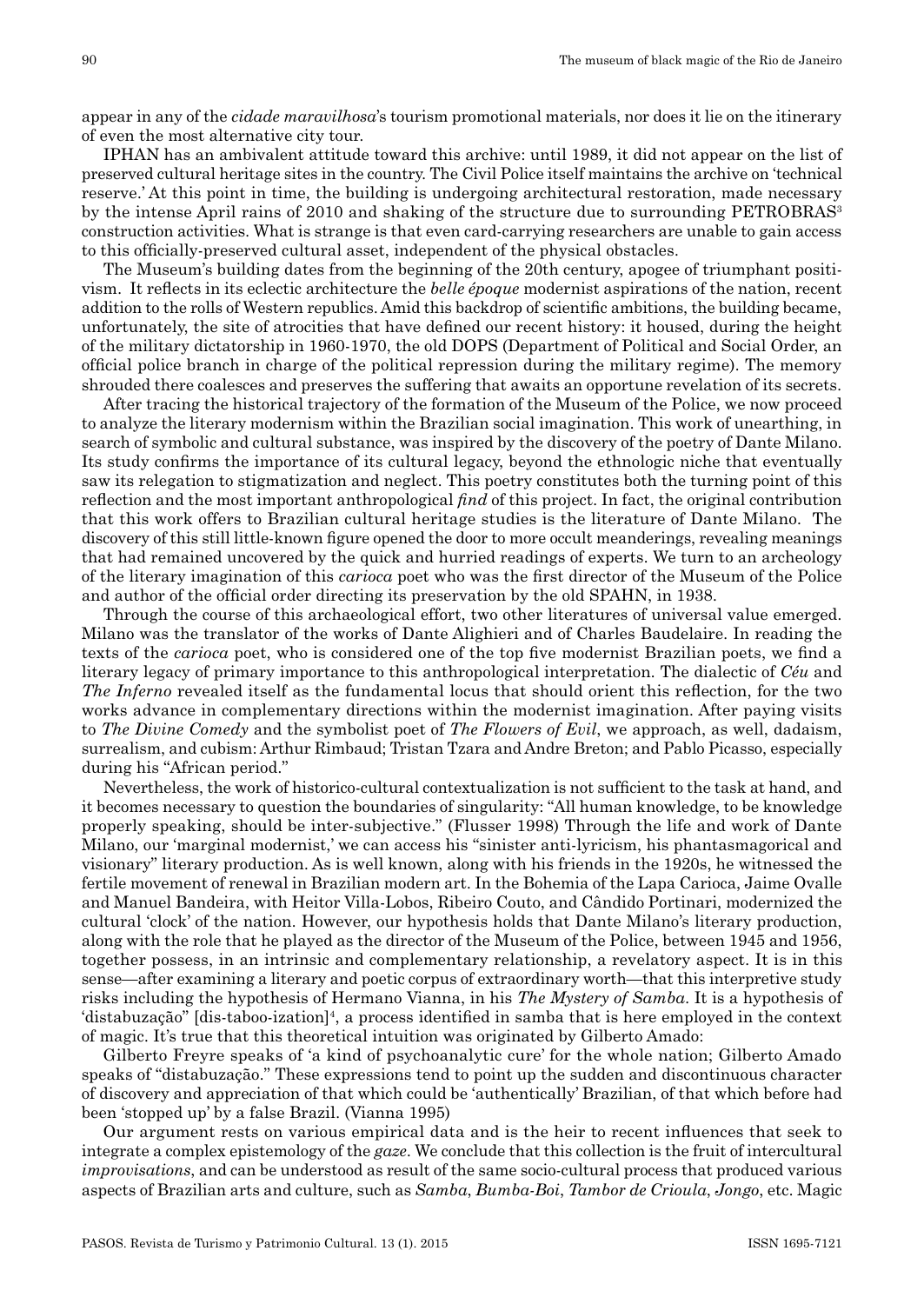has been put through processes of 'distabuzação' toward a spectacle of aestheticized 'anthropophagy,' driven by a new 'touristification,' that is, by symbolic appropriations that serve to reduce its value, devouring and cannibalizing its original meaning, transforming it into one more product for easy consumption by the urban middle classes. The cultural and artistic forms that before were prohibited and repressed are today enthroned as the official identity of the states and regions of the nation. They have been drained of conflicts, of cultural resistances and latent confrontations, and turned into pacified theatres of mediated entertainment, of 'touristified' spectacle.

Amid the intense dialogue with these new mutations within the arena of social representations of folklore, cultural heritage, and social memory, this study proposes a new view of the 'Museum of Black Magic.' But this new proposal faces varied resistance... One can inquire into the future of this process of 'anthropophagic hybridization,' however, it is clear that the most virulent effect of this process of cultural 'cannibalization' is the 'sanitizing' of the Brazilian religious landscape, carried out primarily by the institutionalization of neo-Pentecostal Christian magic. (Dossier MAGIA 1996) Such churches and sects have promoted persecution against 'Afro-Native-Brazilian,' magico-religious forms, directly affecting this collection of magic...

Contrary to those who maintain that one way to resist such persecution—or the indifference of cultural agents—would be to frame the collection as 'Afro-Brazilian,' this study considers it more precise to affirm plurality and polyphony as key traits of this archive. It is a collection in which we find the interweaving of multiple *gazes* upon the question of magic, witchcraft, and sorcery in modern Brazilian society—especially in its relations to the State, which increasingly presents curious metamorphoses, exhibiting mutations in the service of forming an elaborate and sophisticated 'magic of the state.' (Taussig 1997)

It appears that we are dealing with a Museological Collection about the category of *evil* in Brazilian society, the first 'museum of evil,' in dialogue with the Museum of Crime, of the Police, of Weaponry, etc. In this way, we amplify the semantic field to include the social space of anthropology's polyphonic meanings. In this critical approach that attempts to perceive the conservatism that still dominates the space of cultural heritage and museology in our Latin American country ("the new is created by opening up the old to the still-unarticulated" (Flusser 1998), this study employs, with a more provocative tone, a poem by another great Brazilian poet. It is increasingly urgent to think of the museum metaphor in Brazilian culture: "while the culture continues to be encountered as a collection of *goods*, and not as a ludic collection, our Revolution will continue to be threatened..." (Flusser 1998) Inspired in this way by João Cabral de M. Neto5 , we see in his poem *Museum of Everything* (1976) a singular distillation of the investigative effort presented herein. For, if anything can be *museum-ified* in a world that increasingly worships the speed of changes, in a hallucinatory and devouring transformation, then the 'museum of everything' "is a depository of everything that is there." Why couldn't there be a *Mephistophelean Museum*?

## **References**

Barreto, Jorge Lima. 2009. *A sampladélia e o genoma musical proliferante*. São Paulo: Meloteca. Corrêa, Alexandre Fernandes. 2009. *Museu mefistofélico*. São Luís: EDUFMA/PGCult. Dossiê Magia. 1996. Revista USP/Coordenadoria de Comunicação Social, Universidade de São Paulo, n. 31, São Paulo: USP/CCS. Flusser, Vilem. 1998. *Ficções filosóficas*. São Paulo: EdUsp. Lévi-Strauss, Claude. 1986. *O olhar distanciado*. Viseu: Edições 70. Milano, Dante. 2004. *Dante Milano*. Rio de Janeiro: ABL. Melo Neto, João Cabral de. 1976. *Museu de tudo*. Rio de Janeiro: José Oympio.